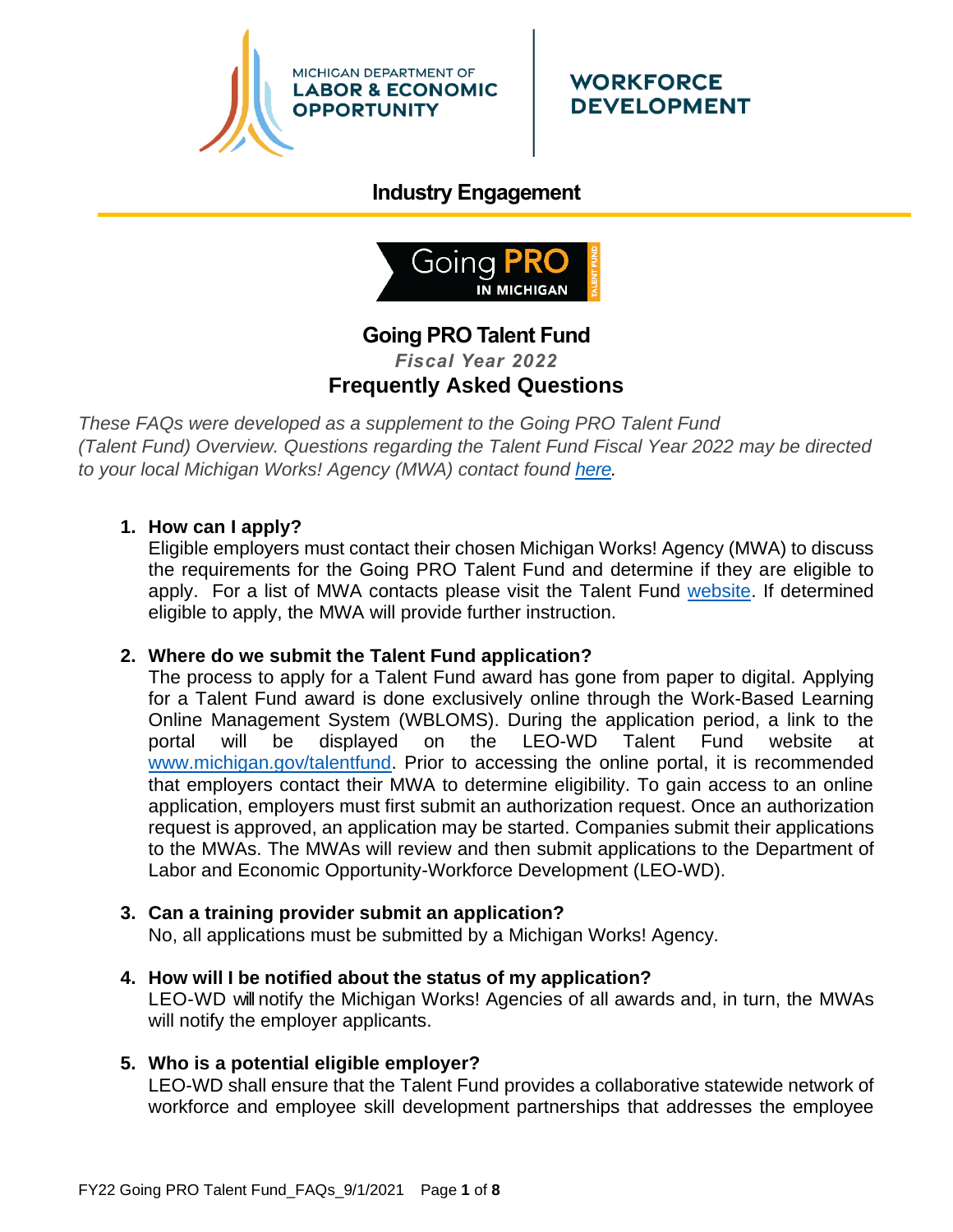talent needs throughout the state. Therefore, to be eligible for a Going PRO Talent Fund award, an employer must have a need for skill enhancement, including apprenticeship programs and advance-tech training programs for current employee(s) or new employee(s). Additionally, employers must: have a physical presence in Michigan; be in compliance with all state tax obligations including, but not limited to, corporate, sales, use, withholding, personal income and unemployment insurance taxes; and be willing to participate under the program's eligibility parameters and guidelines.

An eligible employer may be from the private sector only (for-profit and not-for-profit company/organization). Public institutions or entities are not eligible to apply. Unions are not eligible to apply as employers, however, they may be eligible training providers.

## **6. Who is an eligible training provider?**

Michigan community colleges; private and public college and universities; private training providers; labor unions; registered United States Department of Labor (USDOL) joint apprenticeship training centers (JATC); vendors providing training in operation of equipment or systems for which they were the provider; employers (only if their resources or equipment are exclusive where training is not available elsewhere and supporting rationale is documented in the application); other training providers identified by and agreed upon by all partners that can do accelerated "just-in-time" training; and any proprietary institution providing training must comply with Public Act (PA) 148 of 1943, Private Trade Schools, Business Schools and Institutes. Proprietary schools must be licensed in Michigan. See [question #7](#page-1-0) for additional details.

#### **7. Must training be provided by a licensed training provider?**

<span id="page-1-0"></span>Any proprietary institution providing training must comply with Public Act (PA) 148 of 1943, Private Trade Schools, Business Schools, and Institutes, which includes:

MCL 395.101 Sec. 1. (1) A person shall not operate a proprietary school in this state without a temporary permit or license from the department under this act. The department shall prescribe the form of license and temporary permit.

MCL 395.101a (b) "Person" means an individual, partnership, corporation, limited liability company, association, organization, or other legal entity. (c) "Proprietary school" means a school that uses a certain plan or method to teach a trade, occupation, or vocation for a consideration, reward, or promise of any kind. Proprietary school includes, but is not limited to, a private business, trade, or home study school. Proprietary school does not include any of the following:

- A school or college possessing authority to grant degrees.
- A school licensed by law through another board or department of this state.
- A school maintained or a program conducted, without profit, by a person for that person's employees.

If it is determined locally that an institution identified to provide training under the Talent Fund requires licensing, the forms necessary to begin the licensing process can be obtained at the following website: [michigan.gov/lara.](http://www.michigan.gov/lara/0,4601,7-154-35299_61343_35414_60647_2739---,00.html)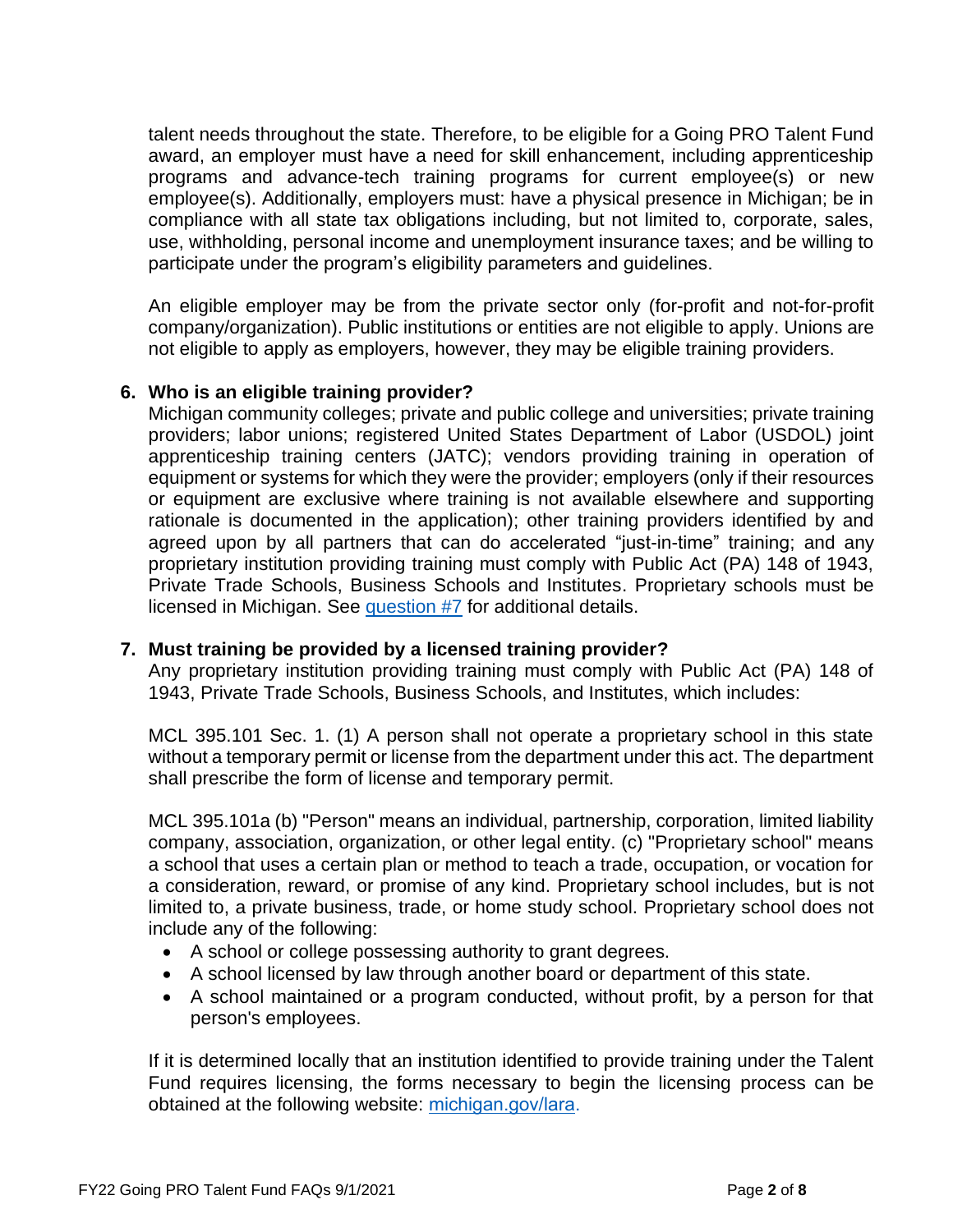## **8. Who is an eligible trainee?**

Trainees may be any Michigan resident 18 years of age or older. Trainees who live outof-state and work for a Michigan company that pays all applicable taxes to the State of Michigan are also eligible. Trainees, both current and new employee(s), must be permanent, full-time employees of the employer. Seasonal and/or part-time employees, current or future, are ineligible.

**9. Is there a preference for hiring United States Veterans, Active Military Reservists, Older Workers, Returning Citizens, High School Diploma/Equivalency trainee, and new this year Public Assistance Recipient, and Individual With Disability (IWD)?** Yes. An extra incentive may be reimbursed to an employer for each employee who qualifies under one of the categories, and who has been trained and retained by the employer. The additional incentive must be used to offset additional training costs. The maximum amount per trainee that an employer may receive as incentive funding is \$500 for each Veteran, Active Military Reservist, Older Worker, Returning Citizens, IWD, or Public Assistance Recipient new trainee; and \$1,000 for each High School Diploma/Equivalency new and incumbent trainee. An employer may only be reimbursed once for each trainee regardless of how many categories they qualify for.

## **10.What types of training are eligible?**

All training must fill a demonstrated talent need experienced by the employer, be shortterm, and lead to a credential for a skill that is transferable and recognized by industry.

The amount requested cannot exceed \$1,500 per person or \$3,000 per first year U.S. Department of Labor (USDOL) Registered Apprenticeship. It must also meet at least one of the following criteria:

- Classroom or customized training
- New employee on-the-job training
- Training for new or first year USDOL Registered Apprentices

## **11.What is the role of an employer participating in the Talent Fund?**

Please refer to the [Going PRO Talent Fund](https://www.michigan.gov/documents/leo/WD_Program_Overviews_2020_v2_Going_PRO_Talent_Fund_688153_7.pdf) Program Overview for expectations of employers.

## **12.Is there a maximum amount that may be requested on an application?**

No, however, companies need to drill down to the critical skill needs. It has been demonstrated that large grant awards are difficult for companies to successfully complete. As a point of reference, the average award for Fiscal Years' 2014-2021 was approximately \$31,000.

## **13.Can training only take place in Michigan?**

The preference is for training to be completed in Michigan. If there is a documented need and rationale for training to occur out-of-state, and the local MWA is supportive of the proposal, it may be submitted for consideration.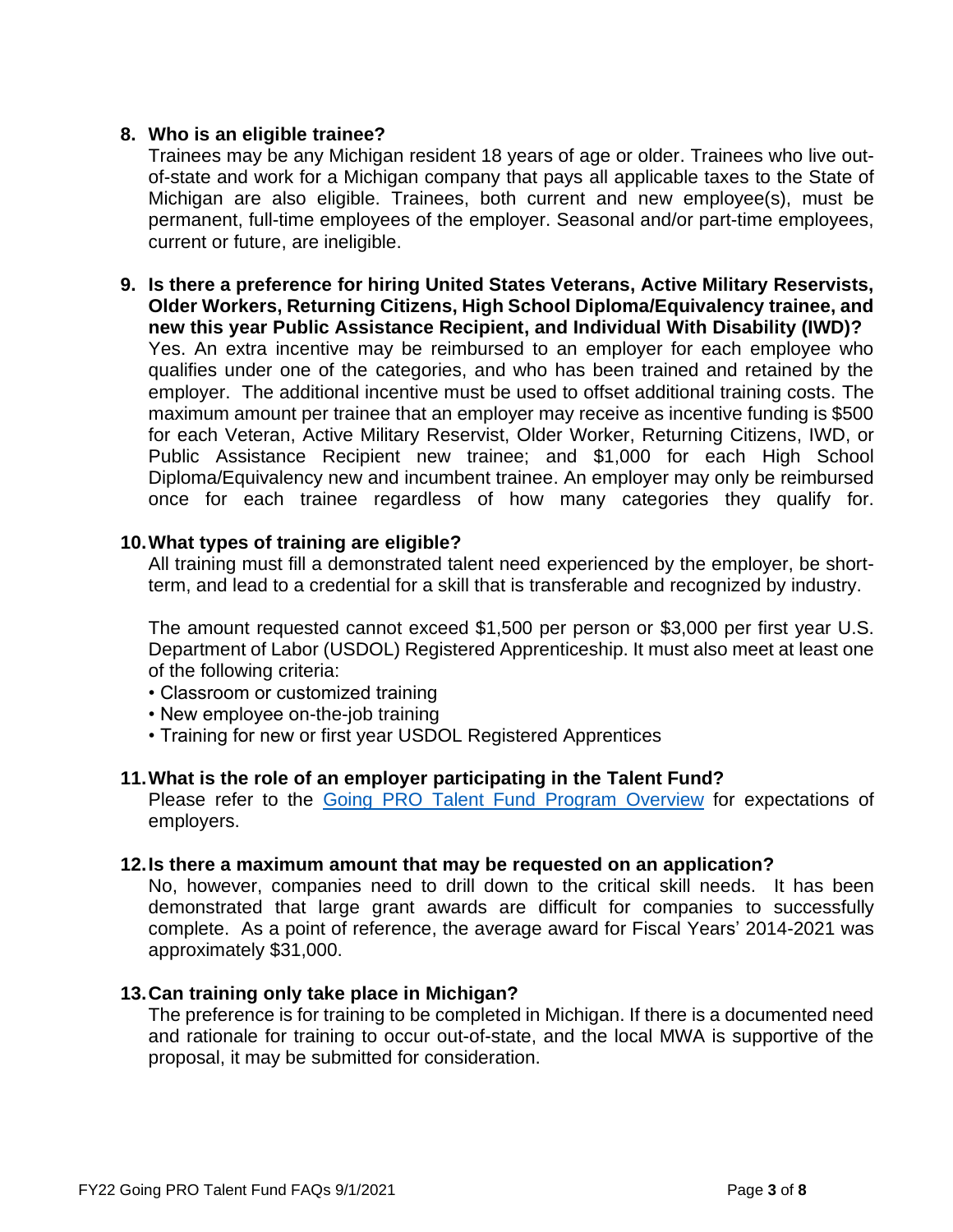## **14.What is an appropriate length of training?**

Funding will be utilized to provide short-term training to meet current, documented needs of employers. No single training should exceed six months. All training, including new employee On the Job (OJT) training, as well as the 90-day post-training retention period, should conclude within one year from the date of the award (i.e., January 31, 2022).

### **15.Since Registered Apprenticeships are not short-term training, how is it envisioned that the Talent Fund be utilized?**

The Talent Fund can help with first year USDOL Registered Apprenticeship start-up to offset some of the employer's costs.

### **16.Will classroom training be paid prior to the start of training?**

No, payment will be made after training has been completed. The Talent Fund is a reimbursement-based program, and will not reimburse for training that has occurred prior to the application being awarded

### **17.Can the names of the trainees change between application and start of training?**

Yes. At the time of award closeout, the employer must ensure that the final list of employees who completed training is accurate and must provide the required back-up documentation.

#### **18.Must an employer provide a prevailing wage for participants?**

Following the completion of training, employers must pay wages that are equal to, or greater than, the current regional labor market occupational wage for the applicable job title.

#### **19.How does an employer document "need/demand?"**

By working with the MWA to determine whether the skill sets needed are available in the current labor pool.

### **20.We are on the border of Michigan and we employ non-residents. Can we train nonresidents with Talent Fund funding?**

The Talent Fund may pay for training of non-Michigan residents if the employee is permanent full-time and the employer is paying all applicable taxes to the State of Michigan for the employee.

## **21.What are eligible training expenditures?**

Eligible training expenditures include the actual costs for the classroom, new employee on-the-job training and first year USDOL Registered Apprenticeship training, as well as any other reasonable cost required for the successful completion of training. For example, a training provider may quote a fixed amount for training that includes the cost of their travel.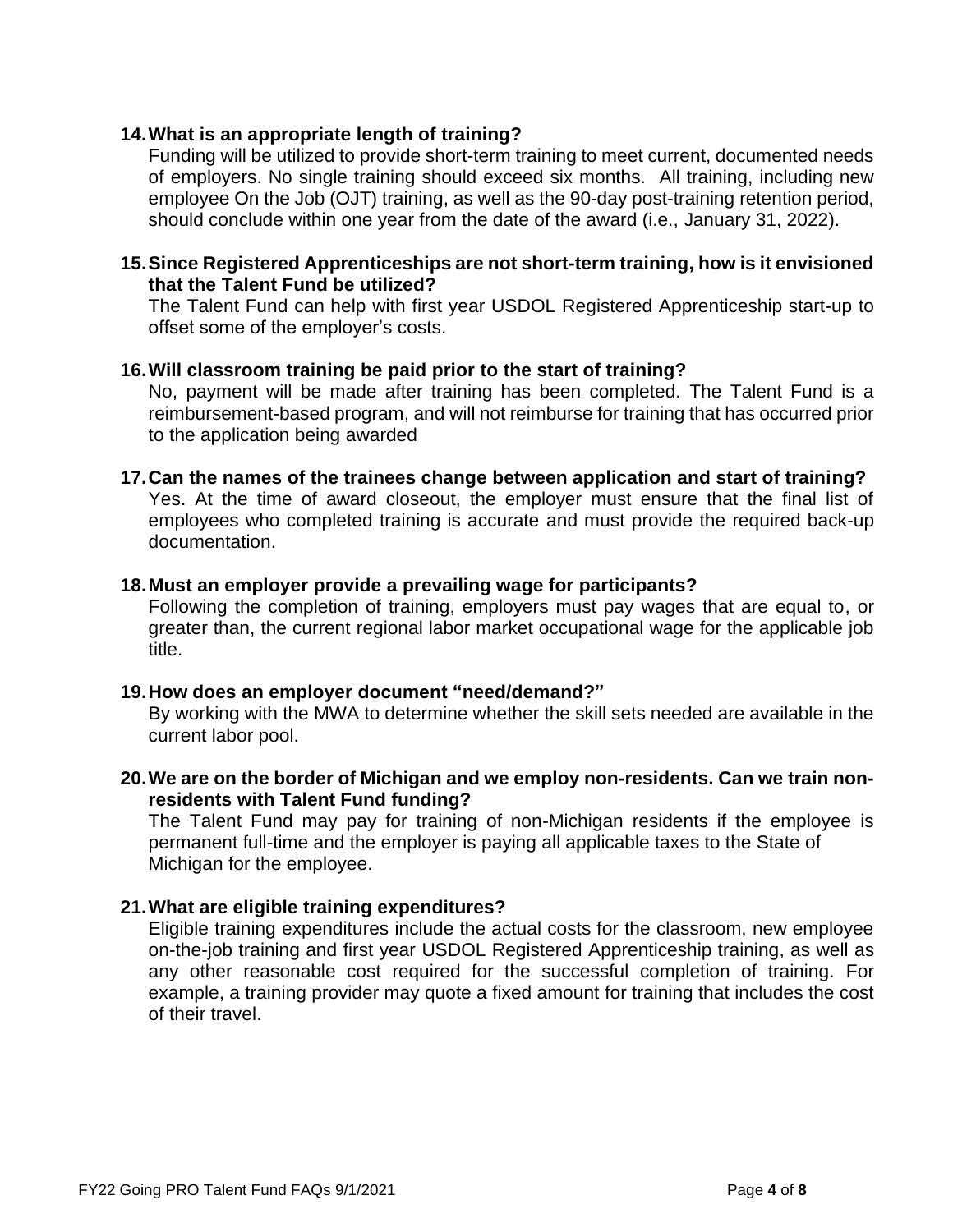## **22.What are the ineligible training expenditures?**

Ineligible training expenditures include the purchase of tools or other equipment including laptops/computers, licensing fees, testing fees, curriculum development, travel costs to send trainee(s) to training, online training subscriptions (see Eligible/Ineligible Training Guidance). Although these expenditures are not eligible for reimbursement, employers may include them as part of their contribution/leveraged funds.

## **23.Can the Talent Fund be used to purchase equipment?**

No, the Talent Fund cannot be used to purchase equipment. However, equipment purchased by a company and used during the training of participants should be counted as an employer contribution.

## **24.Can the Talent Fund be used for curriculum development?**

No. See question #22.

### **25.What is the eligible cost per trainee in a Talent Fund project?**

The cap per trainee is \$1,500 for all training except for first year USDOL Registered Apprenticeships, which is \$3,000 per trainee. WBLOMS will automatically calculate the per person cap when a trainee is assigned to a course. First year USDOL Registered Apprentices must be assigned to a training course with a training type *Registered Apprenticeship – Classroom* or *Registered Apprenticeship – OJT*.

### **26.Can companies submit an application that has training for new employees as well as current employee(s)?**

Yes, it is acceptable that an application has all types of training included (i.e. classroom, new employee OJT training and first year USDOL Registered Apprenticeship training).

## **27.Is there a minimum number of hours in which the training must occur?**

No, there is not a minimum number of hours or weeks in which training must occur.

#### **28.What is the definition of new employee OJT training?**

On-the-Job Training activities are training services provided to eligible trainees via an agreement between the MWA's and the employer. Training allows the individual(s) to become proficient in the full-time job for which they were hired. Training is conducted at the worksite. Employers must commit to retaining the trainee at the end of a successful training.

#### **29.Can we use the Talent Fund for wage replacement of a current employee?**

No. However, the wages may be used as an employer contribution or leveraged funds.

## **30.Can the Talent Fund be used for travel costs to send someone to training?**

No, the Talent Fund may be used for training costs only. The employer must cover these costs but may show them as part of the employer contribution.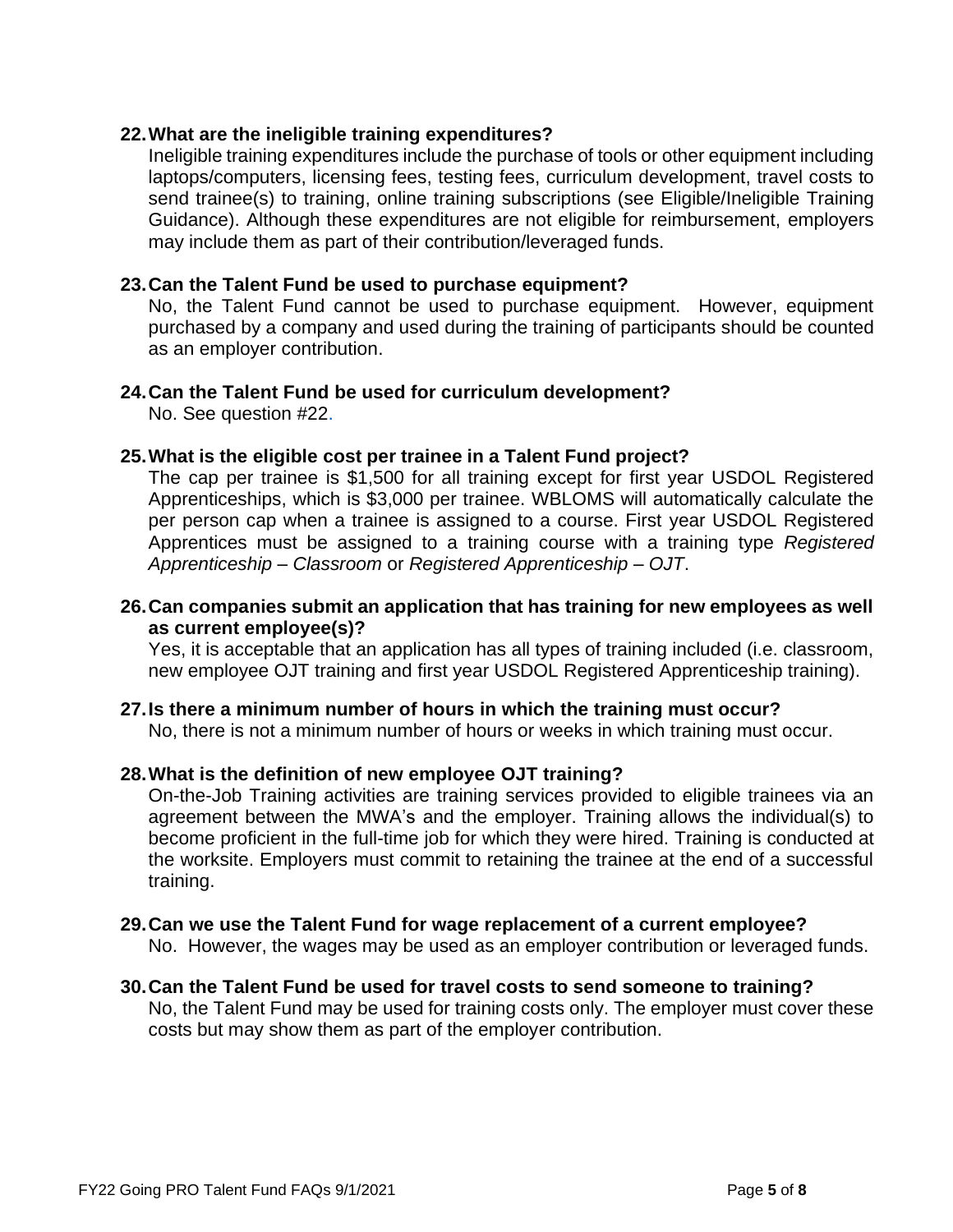## **31.Can the Talent Fund be used to pay for online training?**

Online training is eligible if it is live and instructor-led; versus recorded learning at the trainee's own pace. It must meet all eligible/ineligible training topic requirements, and result in a credential specific to a customized, short term technical skill.

### **32.An employer has professional trainers on staff and most of the training material is exclusive (proprietary). Is it eligible for the employer to provide the training and be reimbursed directly for the training?**

Such training will be reviewed and approved on a case-by-case basis. The training should be fully explained in the application rationale.

## **33.What is exclusive training?**

Exclusive training is training that is owned and controlled by the business and is subject to laws such as copyrights, patents, or trademarks. The control of the training curriculum usually is retained by the business. It may be training on resources or equipment that is exclusive to a single business process. A company that wants to use its own training curriculum in a Talent Fund project must demonstrate a lack of capacity, or inability, to meet its own demand. An application must also explain why the company's infrastructure cannot support its training needs without the assistance of a Talent Fund award.

## **34.Can a business participate in multiple Talent Fund projects?**

Businesses may participate in Industry-led Collaborative (ILC) applications and one independent Talent Fund project per year, per location.

## **35.Can more than one employer be involved in a Talent Fund project?**

Yes, we encourage collaborative efforts to reduce training costs, however an employer is limited to one independent award and one ILC award based on the employer location. On a case-by-case basis, employers may complete one application that includes multiple plants/sites/facilities/locations, however, LEO-WD reserves the right to limit an employer to a maximum award amount for all locations combined.

For an ILC, it is preferred to see three or more employers, however two employers are the minimum. Whether there are two, three or more employers as part of the ILC application, at least two employers must have employees participating in all training courses listed on the training plan.

## **36.Can employers of an ILC cross counties/regions?**

Yes. There will need to be a lead MWA identified as the sponsor of the application.

## **37.Can an employer apply through a MWA other than the one in their area?**

Yes. This may occur when an employer is on a border of a county or has multiple locations in multiple workforce areas. An employer may choose to work with an MWA of their choice. The sponsoring MWA must notify the local MWA of the application and obtain a letter or email of support that will accompany the application.

## **38.How will an employer be paid for the training?**

The employer will submit an invoice along with all required documentation to the MWA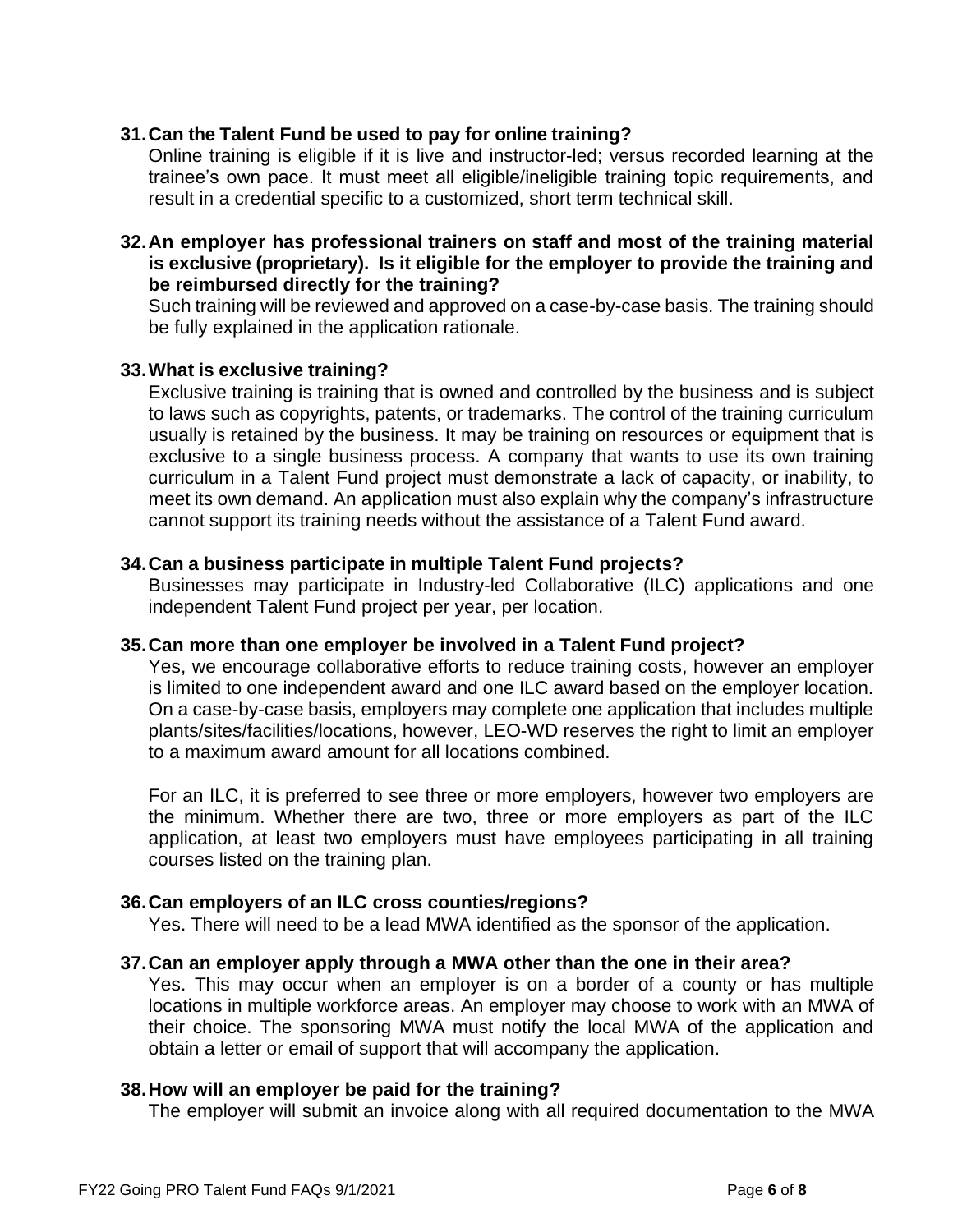to request reimbursement. The MWA will reconcile the request with the approved application/training plan and make payment to the employer and/or training provider.

### **39.How does an employer log in to WBLOMS?**

It is recommended that employers contact the MWA before attempting to log in. Employers may log in to WBLOMS before contacting the MWA, however, will have limited access within the online system until approved to submit an application. Employers may sign in to WBLOMS one of three ways. First, use an existing Pure Michigan Talent Connect (PMTC) employer account. Second, a new employer account (User ID and Password) may be created for WBLOMS by registering as a new user. A new account created through this method will only be used to log in to WBLOMS, not PMTC or any other State of Michigan website. Additionally, this new account will not be connected to any previous Talent Fund applications. Third, you may log in using an existing WBLOMS account that was created for a previous Talent Fund application period.

### **40.What file formats can be uploaded in WBLOMS?**

Each section of the application that allows files to be uploaded will specify which file formats (.pdf, .csv, .doc) are acceptable. Please note, supporting files uploaded in the written Rationale for Request and Employer Contribution sections should be fully explained in the available text boxes. Additionally, updates to the training plan must be made within the online system. With the exception of the New Hires and Current Employees templates, uploaded files will not alter the training plan.

#### **41.When are attachments needed in the rational sections of the application?**

Supporting attachments should be included if a training would otherwise be considered ineligible without strong justification. Any attachments must be fully explained in the available text box. Refer to the Fiscal Year 2022 Eligible/Ineligible Training Guidance document to determine training eligibility.

## **42.An employer attempted to reset their password by clicking "Trouble logging in? and they did not receive a token code to reset their password.**

When attempting to reset the password for an employer WBLOMS account, the security token will be active for thirty minutes. Be sure to click "Reset Password" once and wait for the security token to arrive via email. If thirty minutes has passed you may click "Reset Password" again. Check your spam folder if the email has not arrived containing the security token. The token is usually sent within minutes of clicking "Reset Password". The token will be contained in the body of the email.

#### **43.Can I copy and paste in WBLOMS?**

Yes, you may copy and paste in most text boxes using the keyboard commands CTRL + C to copy and CTRL + V to paste.